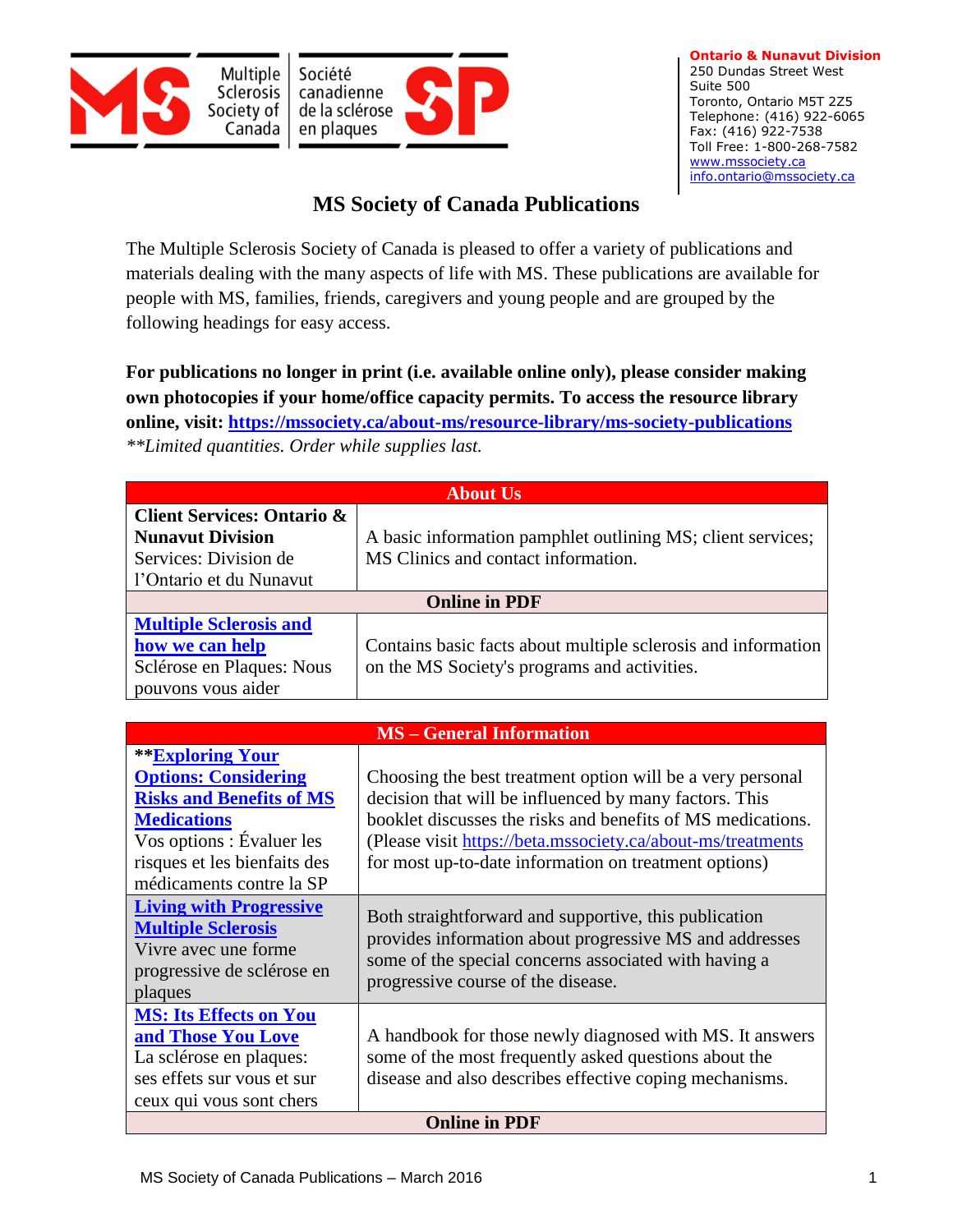| <b>Clinically Isolated</b><br><b>Syndrome (CIS)</b><br>A propos du syndrome<br>clinique isolé (SCI)                       | This brochure describes the first neurological event (CIS),<br>its symptoms and treatment options.                                                                                                                                                                                                                     |
|---------------------------------------------------------------------------------------------------------------------------|------------------------------------------------------------------------------------------------------------------------------------------------------------------------------------------------------------------------------------------------------------------------------------------------------------------------|
| <b>Newly Diagnosed</b><br>(information sheet)<br>Diagnostic récent de<br>sclérose en plaques (fiche de<br>renseignement)  | <b>NEW!</b> A web and printer-friendly information sheet<br>describing what multiple sclerosis is and key information<br>for those who are newly diagnosed.                                                                                                                                                            |
| <b>My MS Healthcare Team</b><br><b>Guide</b><br>Guide de discussion avec<br>mon équipe soignante                          | <b>NEW!</b> A short document to assist individuals waiting for a<br>diagnosis or recently diagnosed to speak with their MS<br>healthcare team.                                                                                                                                                                         |
| <b>Red Flags, Green Lights</b><br>Drapeaux rouges et feux<br>verts - Accès à des<br>informations fiables sur la<br>santé  | This booklet helps to identify warning signs of potentially<br>unreliable information about MS on the internet, magazines,<br>newspapers, television programs and radio commentaries.                                                                                                                                  |
| <b>You and MS: Considering</b><br><b>Your Treatment Choices</b><br>La SP et vous : connaître<br>vos options de traitement | When your doctor first tells you that you have multiple<br>sclerosis, the news can feel overwhelming. A thousand<br>questions crowd your mind. This booklet explains what<br>may happen to you during the course of the disease, why<br>you have symptoms, and the medications that are available<br>to treat your MS. |

| <b>Managing MS Symptoms</b>                                                                                                       |                                                                                                                                                                      |  |
|-----------------------------------------------------------------------------------------------------------------------------------|----------------------------------------------------------------------------------------------------------------------------------------------------------------------|--|
| <b>Cognitive Change &amp;</b><br><b>Multiple Sclerosis</b><br>Changements cognitifs et<br>sclérose en plaques                     | A comprehensive guide to cognitive change, and provides<br>information as well as practical strategies for dealing with<br>this common symptom.                      |  |
| <b>**Understanding Bowel</b><br><b>Dysfunction</b><br>Mieux comprendre les<br>troubles intestinaux dans la<br><b>SP</b>           | Describes the impact of MS on bowel functioning and also<br>suggests good bowel habits.                                                                              |  |
|                                                                                                                                   | <b>Online in PDF</b>                                                                                                                                                 |  |
| <b>Cognition and MS</b><br>(information sheet)<br>Cognition et SP (fiche de<br>renseignement)                                     | <b>NEW!</b> A web and printer-friendly information sheet<br>describing cognitive changes related to MS.                                                              |  |
| <b>Fatigue and MS</b><br>(information sheet)<br>Fatigue associée à la SP<br>(fiche de renseignement)                              | <b>NEW!</b> A web and printer-friendly information sheet<br>describing fatigue which can be one of the most disabling<br>symptoms of MS.                             |  |
| <b>Intimacy, Sexuality and</b><br>$\overline{\text{MS}}$<br>Intimate et Sexualite chez<br>les personnes atteintes de<br><b>SP</b> | Deals with the changes that may occur in the sexual lives of<br>people who have multiple sclerosis. It offers practical<br>advice on how to deal with these changes. |  |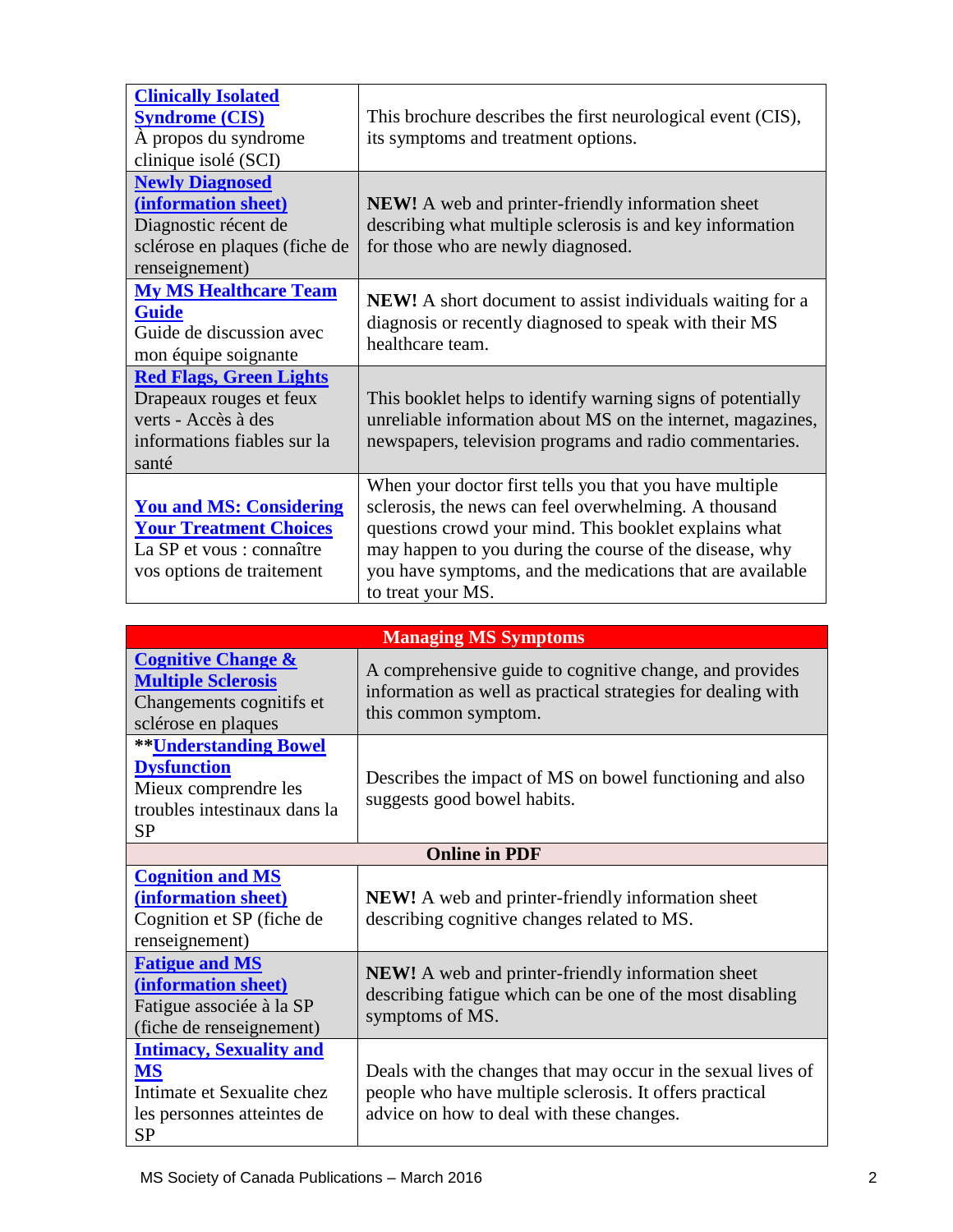| <b>Intimacy and Sexuality</b><br>(information sheet)<br>Intimité et sexualité chez les<br>personnes atteintes de SP<br>(fiche de renseignement)     | <b>NEW!</b> A web and printer-friendly information sheet<br>describing changes that may occur in the sexual lives of<br>people who have multiple sclerosis.                                                               |
|-----------------------------------------------------------------------------------------------------------------------------------------------------|---------------------------------------------------------------------------------------------------------------------------------------------------------------------------------------------------------------------------|
| <b>Living Well with MS:</b><br><b>Managing Fatigue</b><br>Bien vivre avec la SP-<br>Prise en charge de la fatigue                                   | This booklet includes information on the impact of MS<br>fatigue, its causes and diagnosis, as well as a section on<br>different strategies and medications for managing this<br>common symptom.                          |
| <b>Living Well with MS:</b><br><b>Mind Matters</b><br>Bien vivre avec la SP-<br>L'esprit en mouvement                                               | This resource will help people understand the connection<br>between MS and depression and provide solutions that may<br>help to manage depression and improve quality of life.                                            |
| <b>Pain and MS (information</b><br>sheet)<br>Douleur et SP (fiche de<br>renseignement)                                                              | NEW! This publication discusses the different types of pain<br>experienced in MS and the steps that can be taken to<br>prevent, eliminate, or improve this pain. A useful<br>publication for working with your physician. |
| <b>Spasticity, Mobility</b><br><b>Problems and Multiple</b><br><b>Sclerosis</b><br>Spasticité, troubles de la<br>mobilité et sclérose en<br>plaques | This publication is from the Quebec Division on spasticity<br>and mobility problems.                                                                                                                                      |
| <b>Urinary Dysfunction and</b><br><b>MS</b><br>Troubles urinaires et<br>sclérose en plaques                                                         | A comprehensive guide to MS-related urinary problems. It<br>includes detailed descriptions of diagnostic testing,<br>management strategies, and commonly prescribed<br>medications.                                       |
| <b>Bladder Dysfunction</b><br>(information sheet)<br>Troubles urinaires et SP<br>(fiche de renseignement)                                           | NEW! A web and printer-friendly information sheet<br>describing MS-related urinary problems.                                                                                                                              |

| <b>Health and Wellness</b>                                                        |                                                                                     |
|-----------------------------------------------------------------------------------|-------------------------------------------------------------------------------------|
| <b>Everybody Stretch</b><br>Exercices d'assouplissement<br>pour tous              | A physical activity book for people in various stages of MS.                        |
| <b>MS Get Fit Toolkit</b><br>Exercices physiques et SP :<br>Trousse d'information | Fitness tips, activity ideas and ways to overcome barriers to<br>physical activity. |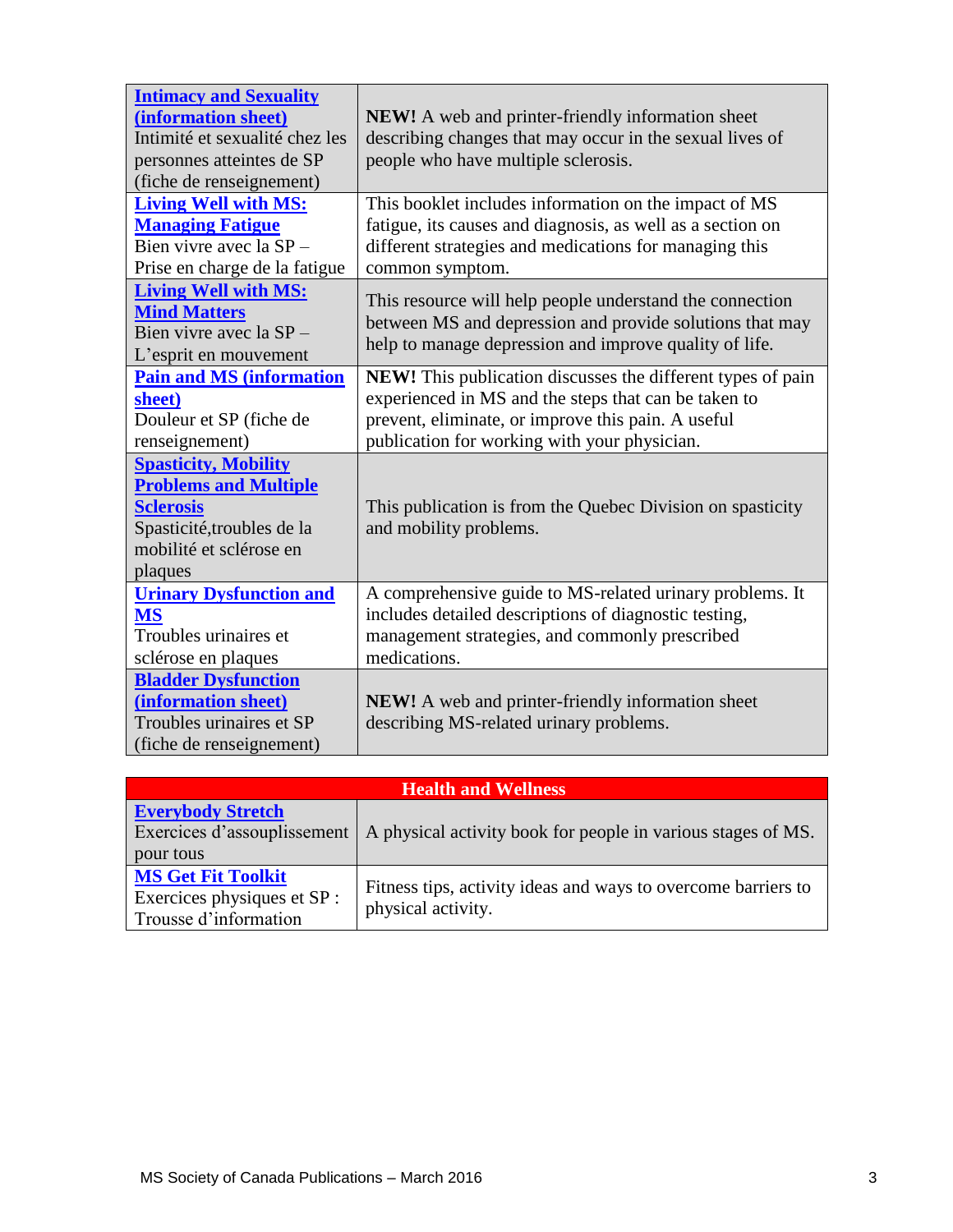| <b>Women's Health and</b><br><b>Multiple Sclerosis</b><br>Santé des femmes et<br>sclérose en plaques                  | This publication covers topics such as menstruation,<br>pregnancy, postpartum depression and menopause in<br>women with MS.                                                                                                                                                                             |
|-----------------------------------------------------------------------------------------------------------------------|---------------------------------------------------------------------------------------------------------------------------------------------------------------------------------------------------------------------------------------------------------------------------------------------------------|
|                                                                                                                       | <b>Online in PDF</b>                                                                                                                                                                                                                                                                                    |
| <b>Healthy Eating</b><br>Bien manger                                                                                  | Describes some of the special diets claimed, though never<br>proven, to be beneficial for MS. It also presents a clear<br>guide to what makes up a healthy diet based on Canada's<br>Food Guide.                                                                                                        |
| <b>Multiple Sclerosis and</b><br><b>Fitness</b><br>Place à l'activité physique                                        | This publication from the Quebec Division discusses the<br>benefits of physical activity as well as the dangers of<br>inactivity and new approaches to this field. It also suggests<br>sports and activities that can be enjoyed by people with MS,<br>whether or not they have functional limitations. |
| <b>Multiple Sclerosis and</b><br><b>Your Emotions</b><br>La sclérose en plaques et<br>vos émotions                    | Explains the effects that MS may have emotionally and<br>psychologically on individuals. It describes common<br>reactions to chronic disease and the usual stages of<br>adjustment to MS in a positive and easy to understand<br>manner.                                                                |
| <b>Physical Activity Guide</b><br>Pratique de l'activité<br>physique                                                  | This guide was developed for people who have MS who<br>would like to start an exercise program.                                                                                                                                                                                                         |
| <b>Taming Stress in Multiple</b><br><b>Sclerosis</b><br>Apprivoiser le stress dans la<br>sclérose en plaques          | This booklet discusses how to recognize and evaluate stress<br>and suggests management and relaxation techniques for<br>people with MS.                                                                                                                                                                 |
| <b>Ten Tips for People Living</b><br>with MS<br>Dix conseils à l'intention<br>des personnes atteintes de<br><b>SP</b> | This booklet provides ten guiding principles for living well<br>with a chronic illness such as multiple sclerosis.                                                                                                                                                                                      |

| <b>Family &amp; Caregivers</b>                      |                                                                                                                                                                                                                                                                                                                                                                                             |
|-----------------------------------------------------|---------------------------------------------------------------------------------------------------------------------------------------------------------------------------------------------------------------------------------------------------------------------------------------------------------------------------------------------------------------------------------------------|
| <b>A Guide for Caregivers</b>                       | Adapted from the National Multiple Sclerosis Society                                                                                                                                                                                                                                                                                                                                        |
| Guide pour les proches                              | (USA), provides information on practical issues faced by                                                                                                                                                                                                                                                                                                                                    |
| aidants                                             | caregivers. A resource list is included.                                                                                                                                                                                                                                                                                                                                                    |
| <b>Keep S'Myelin</b><br>Au pays de Myéline          | A colourful activity book intended to help children find<br>answers to questions about multiple sclerosis and talk with<br>their family and friends about the changes MS can bring. It<br>includes many games, jokes and fun activities. This<br>publication, produced in collaboration with the National MS<br>Society (US), is based on NMSS's award-winning<br>newsletter Keep S'myelin. |
| <b>Keep Your Balance!</b><br>Perds pas l'équilibre! | A colourful publication for teens which includes<br>information about MS and testimonies from teens who have<br>a parent with MS. It is intended to help teens understand<br>MS, its impact on the family, and their own feelings about<br>the disease. It can act as a communication tool between<br>parents and teens, and also be useful in group workshops.                             |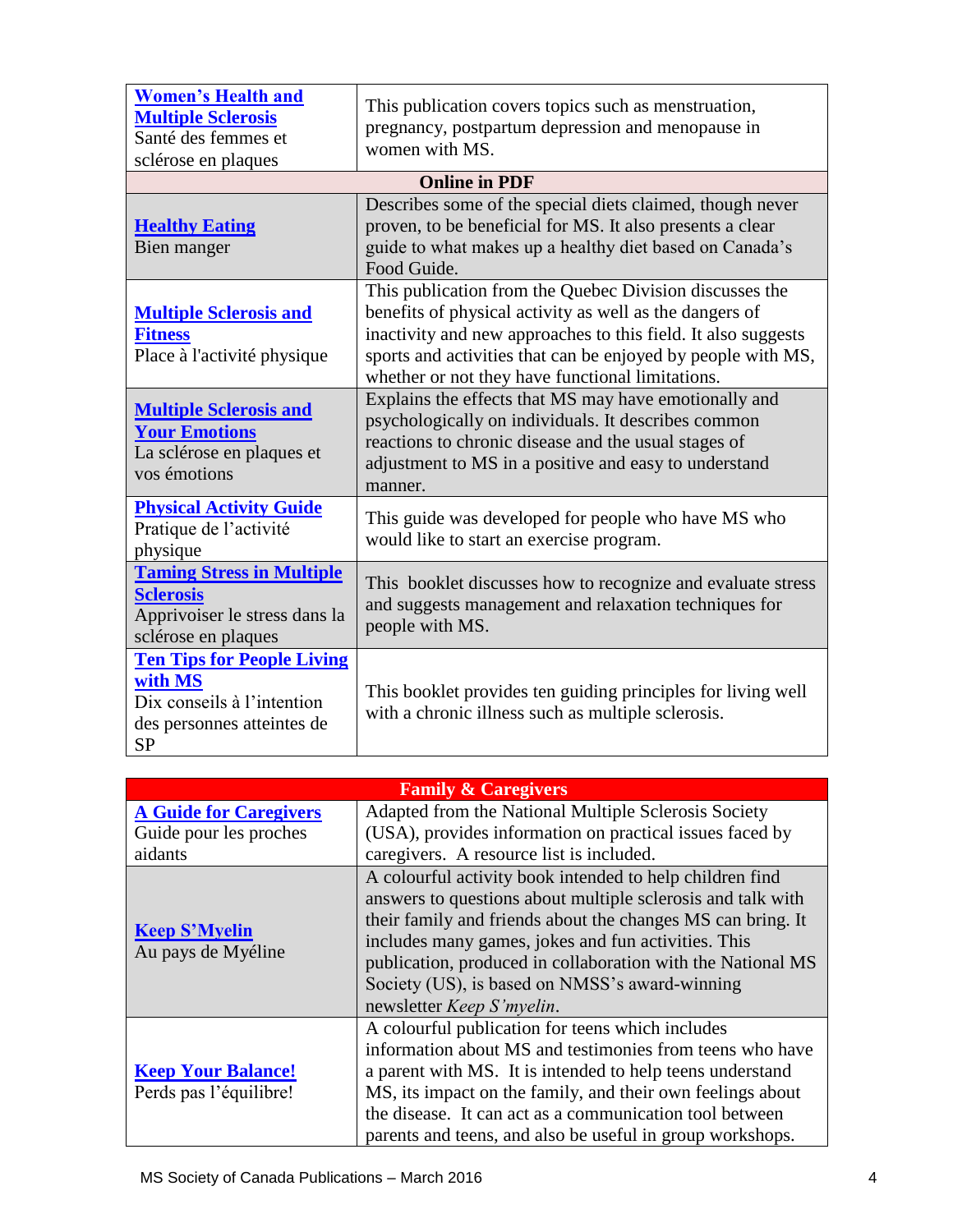| <b>Talking about MS: A</b><br><b>Guide for Families</b><br>Parler de la SP : Guide à<br>l'intention de la famille | <b>NEW!</b> A practical aid to help parents communicate better<br>with their children about MS, by helping parents understand<br>their children's reactions and giving them tools to explain<br>the disease.                                                                                                                                                        |
|-------------------------------------------------------------------------------------------------------------------|---------------------------------------------------------------------------------------------------------------------------------------------------------------------------------------------------------------------------------------------------------------------------------------------------------------------------------------------------------------------|
|                                                                                                                   | <b>Online in PDF</b>                                                                                                                                                                                                                                                                                                                                                |
| <b>Benjamin: My Mum is</b><br><b>Special</b><br>Benjamin et sa Maman                                              | Provides parents and children the opportunity to read<br>together and discuss multiple sclerosis, its effects and the<br>symptoms that accompany it. It guides discussion about<br>difficult subjects and allows children to ask their questions<br>openly and honestly – and it helps parents to answer those<br>questions in language that is easy to understand. |
| <b>My Mommy has MS</b><br>Ma maman a la SP                                                                        | This booklet is for pre-school children and describes MS<br>and its effects in an easy to understand manner. Written by a<br>mother with MS and her daughter, the booklet also includes<br>a "rainbow activity" that children can prepare with a parent<br>after reading the book.                                                                                  |

| <b>Young Persons with MS (Online in PDF)</b>                                                                                                                                                                                                          |                                                                                                                                                                                                                                                                                                                                                                   |
|-------------------------------------------------------------------------------------------------------------------------------------------------------------------------------------------------------------------------------------------------------|-------------------------------------------------------------------------------------------------------------------------------------------------------------------------------------------------------------------------------------------------------------------------------------------------------------------------------------------------------------------|
| <b>Kids Get MS Too: A</b><br><b>Guide for Parents Whose</b><br><b>Child or Teen has MS</b><br>Les enfants aussi peuvent<br>avoir la sclérose en plaques<br>- Guide pour les parents<br>dont un enfant ou un<br>adolescent a la sclérose en<br>plaques | This handbook contains articles on a variety of topics<br>written by specialists in childhood MS, and includes<br>resources and information to further guide parents with<br>regards to more specific topics.                                                                                                                                                     |
| <u>Kids Get MS Too – </u><br><b>Questions and Answers</b><br>Les enfants aussi peuvent<br>avoir la SP - Questions et<br>réponses                                                                                                                      | An information guide on pediatric MS for parents of<br>children with MS, MS Society staff and volunteers, health<br>professionals and others with an interest in this topic. Areas<br>covered include general information on pediatric MS,<br>diagnosis and treatment, emotional and cognitive issues and<br>financial and insurance assistance.                  |
| <b>Managing School Related</b><br><b>Issues</b><br>Surmonter les difficultés<br>d'ordre scolaire                                                                                                                                                      | Parents of children with MS often report feeling frustrated,<br>overwhelmed or even helpless about how to help their<br>children. The goal of this handbook is to provide you with<br>tips on parenting a child living with MS and offer tools and<br>resources for you to be your child's best advocate.                                                         |
| <b>Mighty Special Kids</b><br><b>Jeune SPresse</b>                                                                                                                                                                                                    | This activity book is for kids aged 5 to 12 who have<br>multiple sclerosis. The book helps families talk about MS,<br>helps children understand how MS affects their daily life<br>and offers suggestions for discussing MS with friends and<br>schoolmates. You can also link to the interactive version on<br>the National MS Society's website (English only). |

| <b>Managing Practical Issues</b> |                                                             |
|----------------------------------|-------------------------------------------------------------|
| <b>Adapting: Financial</b>       | A part of navigating MS is managing one's money and         |
| <b>Planning for a Life with</b>  | planning wisely for the future. Just as the symptoms of one |
| <b>MS</b>                        | person with MS are not exactly like someone else's, one's   |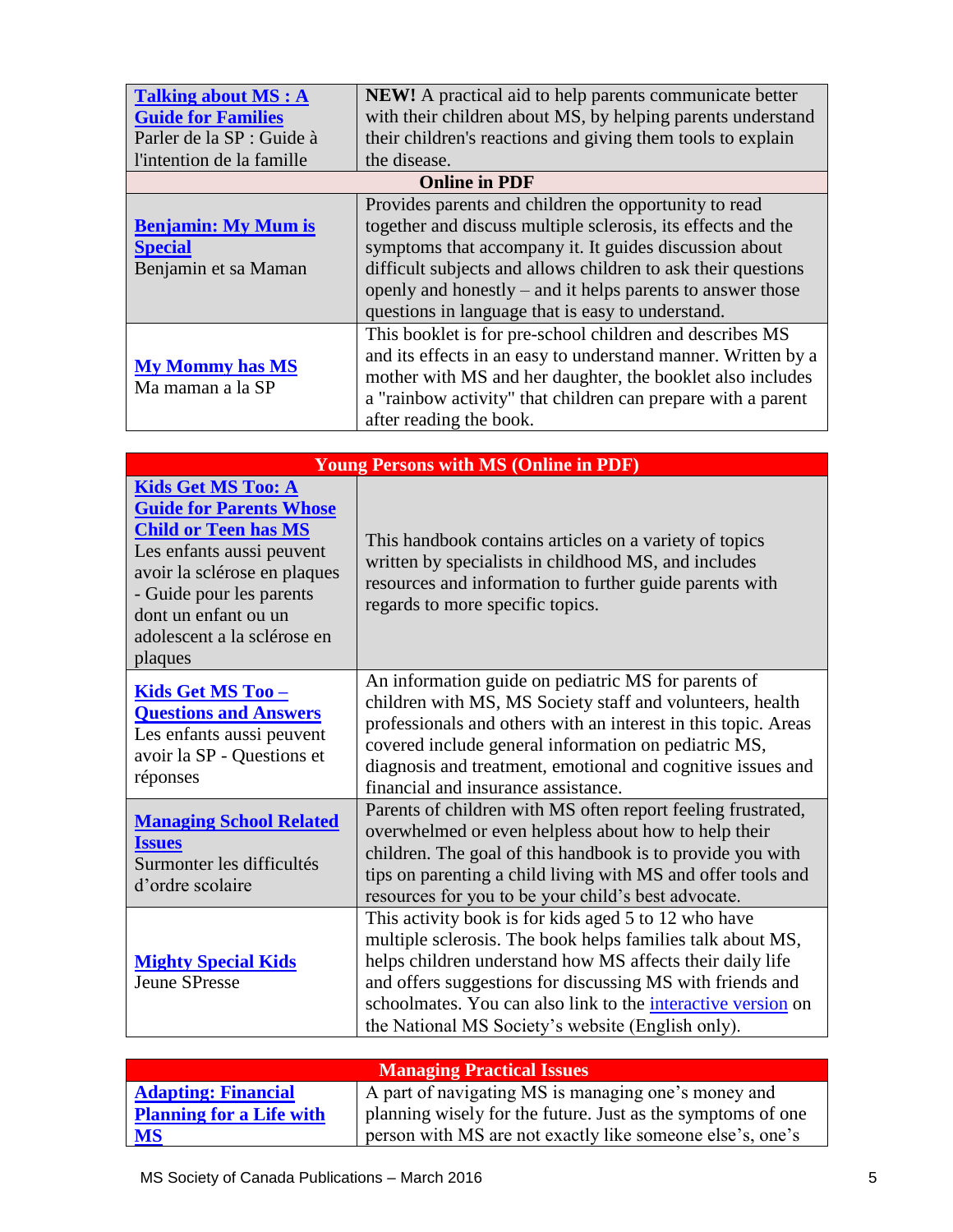| Adaptation — La                                                                                                                                                           | financial situation also is unique.                                                                                                                                                                                                                                                                                                                                                                                                                                                                                                                                                                                                                                                                                                    |  |
|---------------------------------------------------------------------------------------------------------------------------------------------------------------------------|----------------------------------------------------------------------------------------------------------------------------------------------------------------------------------------------------------------------------------------------------------------------------------------------------------------------------------------------------------------------------------------------------------------------------------------------------------------------------------------------------------------------------------------------------------------------------------------------------------------------------------------------------------------------------------------------------------------------------------------|--|
| planification financière pour                                                                                                                                             | It is important to take a clear look at income, assets, debts,                                                                                                                                                                                                                                                                                                                                                                                                                                                                                                                                                                                                                                                                         |  |
| les personnes atteintes de                                                                                                                                                | benefits, and other resources. This booklet helps meet the                                                                                                                                                                                                                                                                                                                                                                                                                                                                                                                                                                                                                                                                             |  |
| sclérose en plaques                                                                                                                                                       | financial challenges that can accompany MS, so the focus is                                                                                                                                                                                                                                                                                                                                                                                                                                                                                                                                                                                                                                                                            |  |
|                                                                                                                                                                           | on living life to its fullest.                                                                                                                                                                                                                                                                                                                                                                                                                                                                                                                                                                                                                                                                                                         |  |
| <b>** A Guide to Employment</b><br>and Income Support<br>SP: travail et soutien du<br>revenu                                                                              | Provides comprehensive practical information and guidance<br>on a wide range of income and employment issues relevant<br>to living with MS. Six separate sections address: Working<br>with MS, Leaving the workplace, Returning to work,<br>Income support, Financial assistance and Tax relief. Also<br>included in the back pocket of this guide is a separate<br>booklet about MS in the workplace for employers of<br>persons with MS.                                                                                                                                                                                                                                                                                             |  |
| **MS in the Workplace:<br><b>An employer's guide</b><br>La SP en milieu de travail:<br>guide de l'employeur                                                               | This publication is intended for employers of those<br>diagnosed with MS. It is a stand-alone piece which is part of<br>a resource for those affected by MS called, A Guide to<br>Employment and Income Support.                                                                                                                                                                                                                                                                                                                                                                                                                                                                                                                       |  |
| <b>**Insuring Your Future:</b><br><b>Your guide to life</b><br>insurance and MS<br><b>Assurer votre avenir: Guide</b><br>sur l'assurance vie et la<br>sclérose en plaques | Once diagnosed, it is often difficult for people with MS to<br>obtain insurance. This booklet provides easy-to-understand<br>information about life insurance and describes strategies for<br>acquiring life insurance as well as alternatives to insurance<br>coverage.                                                                                                                                                                                                                                                                                                                                                                                                                                                               |  |
| <b>Online in PDF</b>                                                                                                                                                      |                                                                                                                                                                                                                                                                                                                                                                                                                                                                                                                                                                                                                                                                                                                                        |  |
| <b>Talking with your MS</b><br><b>Patients about Difficult</b><br><b>Topics</b><br>Parler de sujets délicats<br>avec vos patients atteints de<br><b>SP</b>                | Have you ever felt that you were more of an 'expert' on<br>multiple sclerosis than the physician treating you? Have you<br>ever wished your doctor had dealt with an MS symptom<br>more sensitively than they did? This publication was<br>developed by the Professional Resource Center of the<br>National Multiple Sclerosis Society (USA), the Canadian<br>adaptation is a resource containing six publications which<br>help physicians support their patients through some of the<br>more challenging aspects of MS:<br>Diagnosis of multiple sclerosis<br>Progressive disease<br>$\bullet$<br><b>Elimination problems</b><br><b>Sexual dysfunction</b><br>Depression and other emotional changes<br><b>Cognitive dysfunction</b> |  |

| MS and Allied Diseases (Online in PDF) |                                                         |  |  |
|----------------------------------------|---------------------------------------------------------|--|--|
| tis Optica                             | Neuromyelitis optica (NMO), sometimes known as 'Devic's |  |  |
|                                        |                                                         |  |  |

| <b>Neuromyelitis Optica</b> | Neuromyelitis optica (NMO), sometimes known as 'Devic's       |
|-----------------------------|---------------------------------------------------------------|
| (NMO) Information Sheet     | disease' is a rare autoimmune disorder of the central nervous |
| Neuromyélite optique aiguë  | system (CNS) where antibodies can damage the spinal cord      |
| (NMO)                       | and/or optic nerves during attacks                            |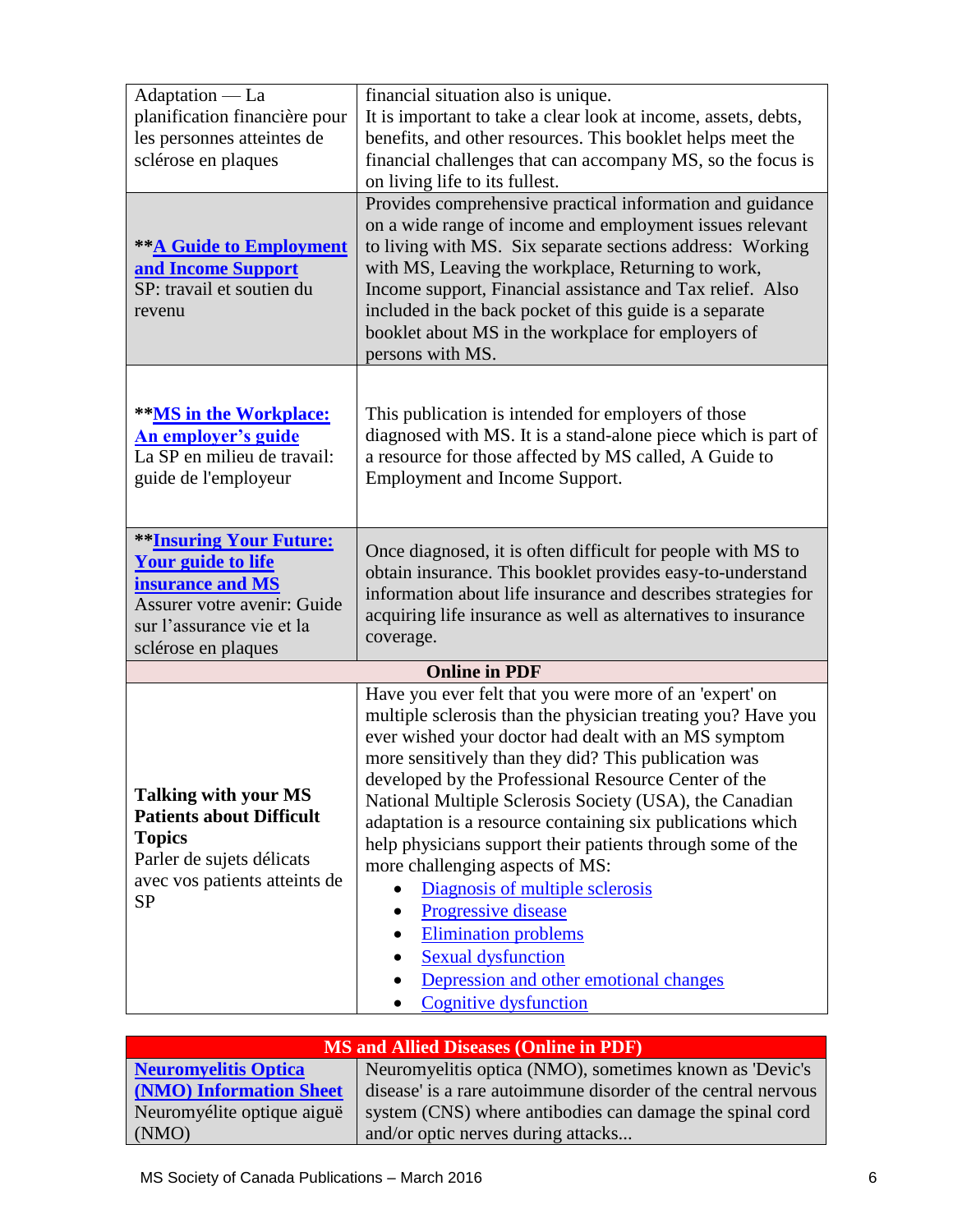| <b>Acute Disseminated</b>      | Acute disseminated encephalomyelitis or ADEM, is a rare        |
|--------------------------------|----------------------------------------------------------------|
| <b>Encephalomyelitis (ADEM</b> | neurological disorder that predominantly affects children, but |
| <b>Information Sheet</b>       | can affect individuals of any age. It is characterized by a    |
| Encéphalomyélite aiguë         | short-lived but widespread attack of inflammation in the       |
| disséminée (EMAD)              | central nervous system (brain, including optic nerve, and      |
|                                | spinal cord) causing damage to the myelin, the protective      |
|                                | covering of nerve fibers.                                      |

| <b>North American Education Publications (NAEP)</b>                                                                |                                                                                                                                                                                                                                                                                                                                                                                                                                                                                                                                                                    |  |  |
|--------------------------------------------------------------------------------------------------------------------|--------------------------------------------------------------------------------------------------------------------------------------------------------------------------------------------------------------------------------------------------------------------------------------------------------------------------------------------------------------------------------------------------------------------------------------------------------------------------------------------------------------------------------------------------------------------|--|--|
| <b>2015: Managing Bladder</b><br>& Bowel Issues in MS                                                              | This booklet provides an overview of the types of bladder<br>and bowel issues common to MS. It further outlines the<br>most successful ways that individuals and clinicians have<br>developed for managing these symptoms, and explains why<br>doing so is of utmost importance to your general well-being.                                                                                                                                                                                                                                                        |  |  |
| 2014: Mood & Cognition<br>in MS: [What You Can<br>Do]                                                              | Our understanding of the role that cognition and mood play<br>in a person's experience of multiple sclerosis has expanded<br>dramatically in recent years. Learn why and how people<br>with MS experience changes in mood and cognitive<br>functioning, and the latest information on how these<br>symptoms can be addressed—from physical activity,<br>medications and counseling to self-management strategies.                                                                                                                                                  |  |  |
| <b>2013: Making Treatment</b><br>& Lifestyle Decisions:<br><b>Thinking About Benefits</b><br>& Risks               | The program explores the factors people must consider<br>when making treatment and lifestyle decisions, including<br>when to begin treatment, the role information overload can<br>play in decision-making, and how to weigh the benefits and<br>risks of a treatment or lifestyle decision.                                                                                                                                                                                                                                                                       |  |  |
| 2012: Managing Pain &<br><b>Sleep Issues in Multiple</b><br><b>Sclerosis</b>                                       | The focus this year is on the management of pain and sleep<br>disorders in multiple sclerosis – two issues that often cause<br>confusion and frustration for people living with MS, their<br>loved ones, and the health care providers. In the video<br>portion of the program you will hear from scientists and<br>clinicians who treat these symptoms or are working to find<br>better strategies for managing them. The booklet provides<br>information from studies that are completed or in process<br>that add to our body of knowledge about MS management. |  |  |
| <b>2011: Working for Me:</b><br><b>Research in</b><br><b>Understanding &amp; Treating</b><br><b>Progressive MS</b> | The program focuses on the issue of MS Progression.<br>Scientists, clinicians and those living with the disease<br>puzzle over the many questions. What causes MS to get<br>worse? Who is more likely to have a more progressive<br>course? Why do some people experience steady progression<br>while others have a relapsing form? What can be done to<br>stop the progression of MS?                                                                                                                                                                             |  |  |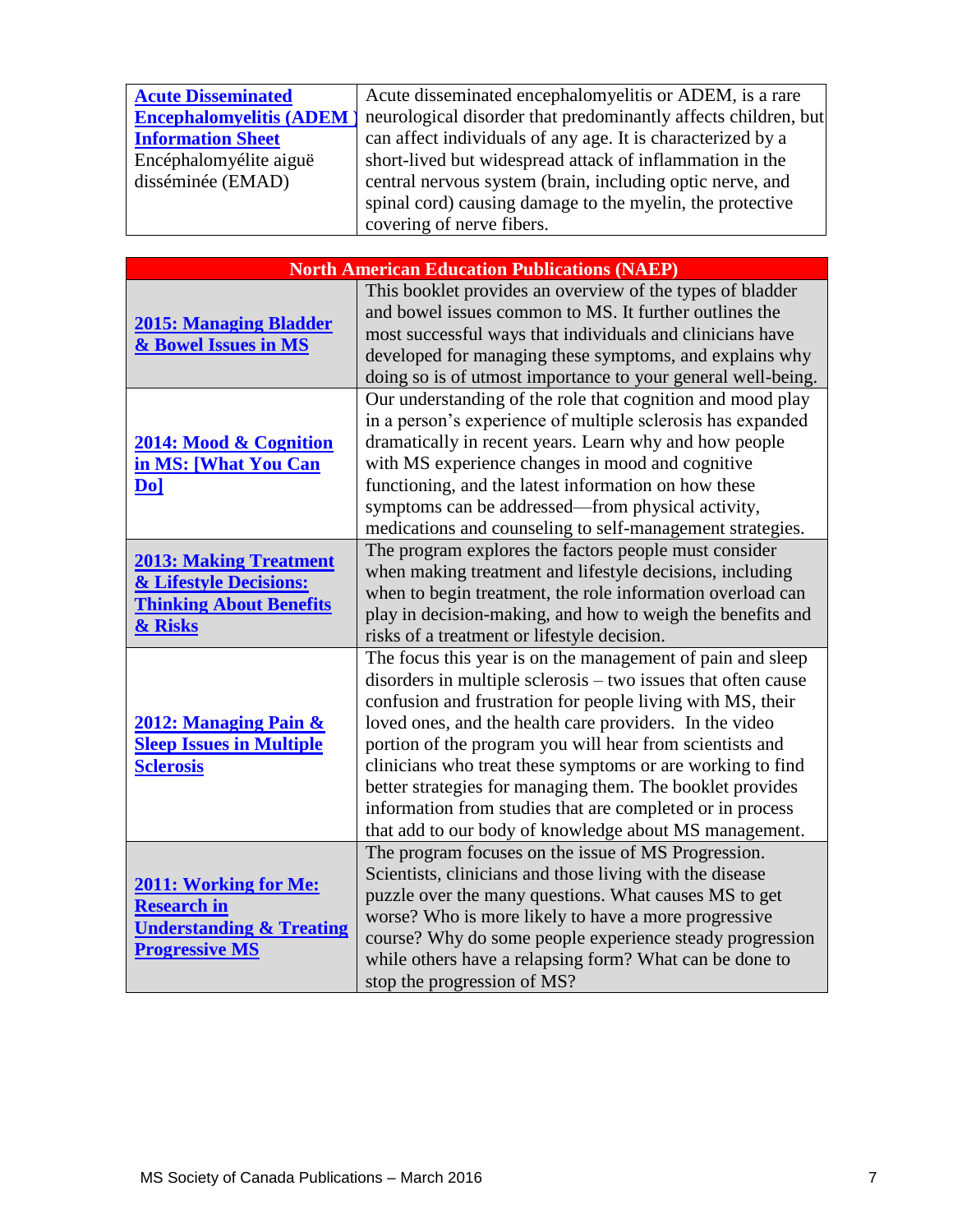| <b>Placing an Order</b>                                                                                                                                                                                          |                                                                                                                                          |  |  |  |  |
|------------------------------------------------------------------------------------------------------------------------------------------------------------------------------------------------------------------|------------------------------------------------------------------------------------------------------------------------------------------|--|--|--|--|
| <b>Individual Client Orders</b>                                                                                                                                                                                  | • No charge under $$25.00$<br>• Please include payment for literature in excess of<br>\$25.00 with your order form                       |  |  |  |  |
| • MS Chapters receive an annual fiscal credit of<br><b>Chapter orders \$125.00</b><br>\$125.00<br>and up<br>Chapters will be invoiced at a later date for all<br>literature orders in excess of the \$125 credit |                                                                                                                                          |  |  |  |  |
| <b>Organization orders</b><br>\$25.00 and up                                                                                                                                                                     | • Please include payment for literature in excess of<br>\$25.00 with your order form                                                     |  |  |  |  |
| Please send orders to the<br>attention of:                                                                                                                                                                       | Joanne Ticknor, Director, Programs & Services<br>Fax: 416-922-7538<br>joanne.ticknor@mssociety.ca<br>Toll Free: 1-800-268-7582 ext. 3021 |  |  |  |  |

**For publications no longer in print (i.e. available online only), please consider making own photocopies if your home/office capacity permits. To access the resource library online, visit: [https://beta.mssociety.ca/about-ms/resource-library/ms-society](https://beta.mssociety.ca/about-ms/resource-library/ms-society-publications)[publications](https://beta.mssociety.ca/about-ms/resource-library/ms-society-publications)**

> Please allow 4 weeks for processing your order. Prices are subject to change at any time.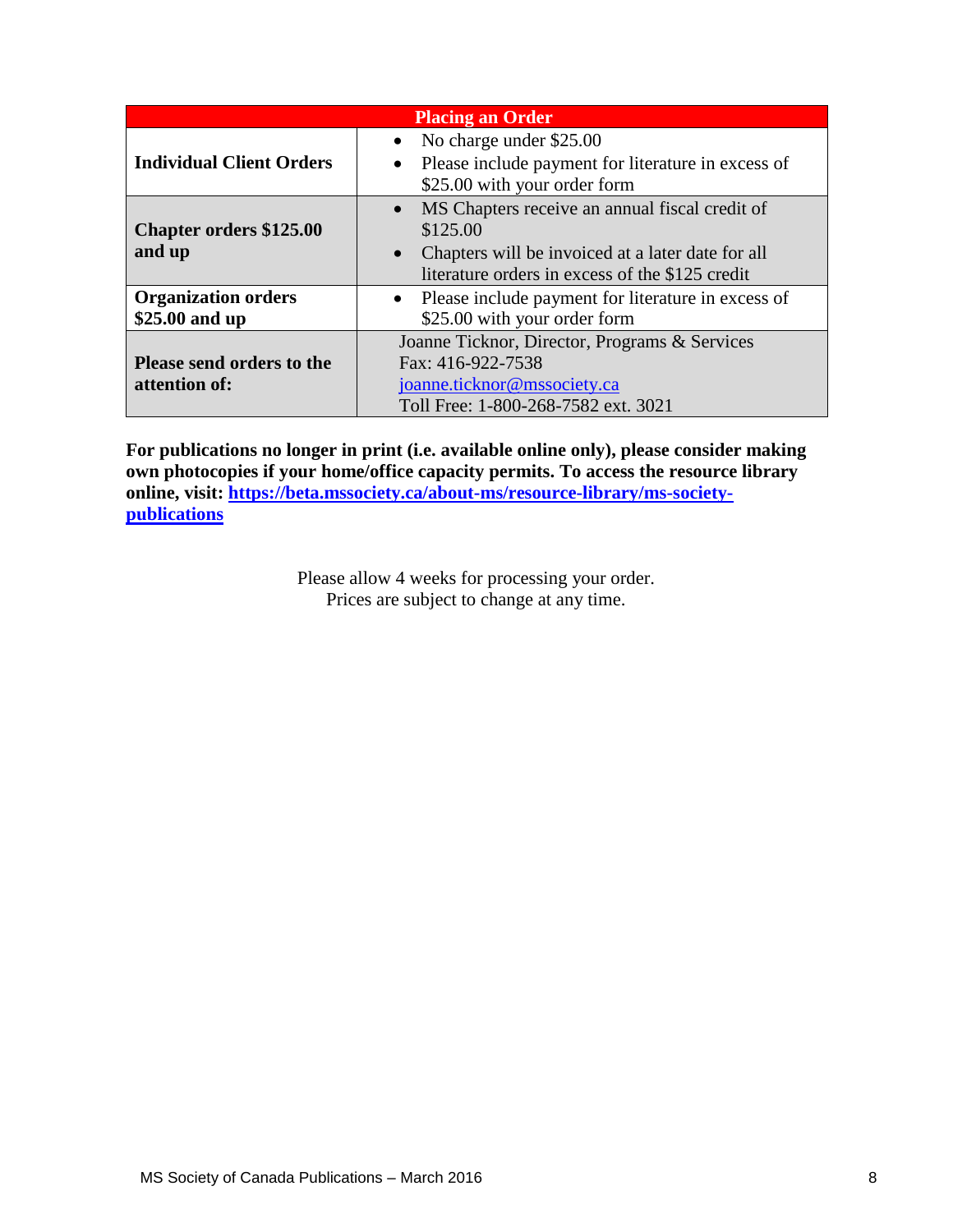

## **ONTARIO & NUNAVUT DIVISION LITERATURE ORDER FORM**

| Please allow 4 (four) weeks for processing.<br>Prices subject to change without notice.                                                            | <b>Circle:</b><br>English<br>(E)<br>French<br>(F) | <b>Price</b> | Quantity | <b>Total</b> |  |
|----------------------------------------------------------------------------------------------------------------------------------------------------|---------------------------------------------------|--------------|----------|--------------|--|
| <b>Pamphlets</b>                                                                                                                                   |                                                   |              |          |              |  |
| Client Services, Ontario & Nunavut Division<br>Services: Division de l'Ontario et du Nunavut                                                       | E / F                                             | 0.40         |          |              |  |
| <b>Booklets</b>                                                                                                                                    |                                                   |              |          |              |  |
| Adapting: Financial Planning for a Life with MS<br>Adaptation — La planification financière pour les<br>personnes atteintes de sclérose en plaques | E / F                                             | 3.00         |          |              |  |
| Cognitive Change and MS<br>Changements cognitifs et sclérose en plaques                                                                            | E / F                                             | 1.40         |          |              |  |
| <b>Everybody Stretch</b><br>Exercices d'assouplissement pour tous                                                                                  | E / F                                             | 3.30         |          |              |  |
| A Guide for Caregivers<br>Guide pour les proches aidants                                                                                           | E / F                                             | 1.60         |          |              |  |
| **A Guide to Employment & Income Support<br>Guide pour le travail et le soutien du revenu                                                          | E / F                                             | 6.00         |          |              |  |
| ** Insuring Your Future: Guide to life insurance and<br><b>MS</b><br>Assurer votre avenir: Guide sur l'assurance vie et la<br>sclérose en plaques  | E / F                                             | 1.65         |          |              |  |
| Keep S'Myelin<br>Au pays de Myéline                                                                                                                | E / F                                             | 2.00         |          |              |  |
| Keep Your Balance!<br>Perds pas l'equilibre!                                                                                                       | E / F                                             | 2.00         |          |              |  |
| Living with Progressive Multiple Sclerosis<br>Vivre avec une forme progressive de SP                                                               | E / F                                             | 3.00         |          |              |  |